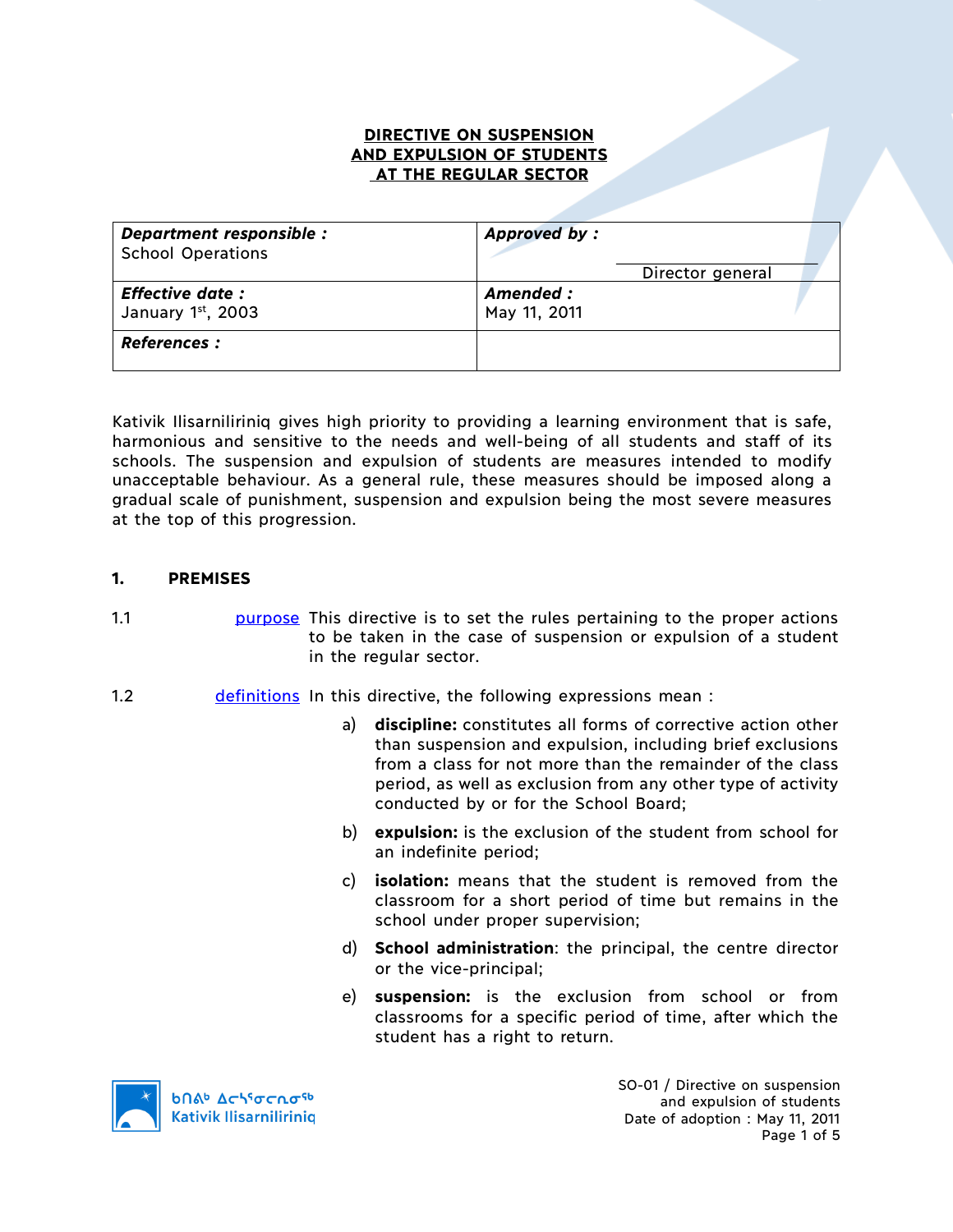# **2. GENERAL PRINCIPLES**

- 2.1 **application** No student shall be suspended or expelled unless the conduct for which he is to be disciplined is related to school activities, attendance or reprehensible incidents and occurred on school property, including school buses.
- 2.2 **internal code** The school Principal in collaboration with the School Council and of conduct the Education Committee will develop guidelines for student conduct on school property, which constitute the school's Code of Conduct. This Code will set the details of inappropriate behaviour and provide measures for the same.

The school shall publicize this Code in order to well inform the students and their parents on the rules applicable.

- 2.3 discipline As a general rule no student shall be suspended or expelled preceding unless other forms of corrective action to modify his conduct have suspension or previously been imposed upon the student as a consequence of expulsion misconduct of the same nature. The Principal has to keep a file documenting the actions taken.
	- exception However, a student may be immediately suspended in exceptional situations, other than absenteeism, when such misconduct is of frequent occurrence or is serious in nature or disruptive to the operation of the school (see section 5.1 below).
- 2.4 tentative list of The following is a tentative list of offences that could lead to offences leading suspension or expulsion of a student when he has:

to suspension and expulsion

- a) threatened, attempted or caused physical injury to another person;
- b) possessed, sold or provided any firearm, knife, explosive or other dangerous object;
- c) possessed, used, sold, provided or been under the influence of any controlled substance, drug, alcoholic beverage or an intoxicant of any kind;
- d) committed robbery or extortion;
- e) caused or attempted to cause damage to school or private property;
- f) committed an obscene act or engaged in habitual profanity or vulgarity;
- g) engaged in harassment, as defined in the School Board policies and directives;

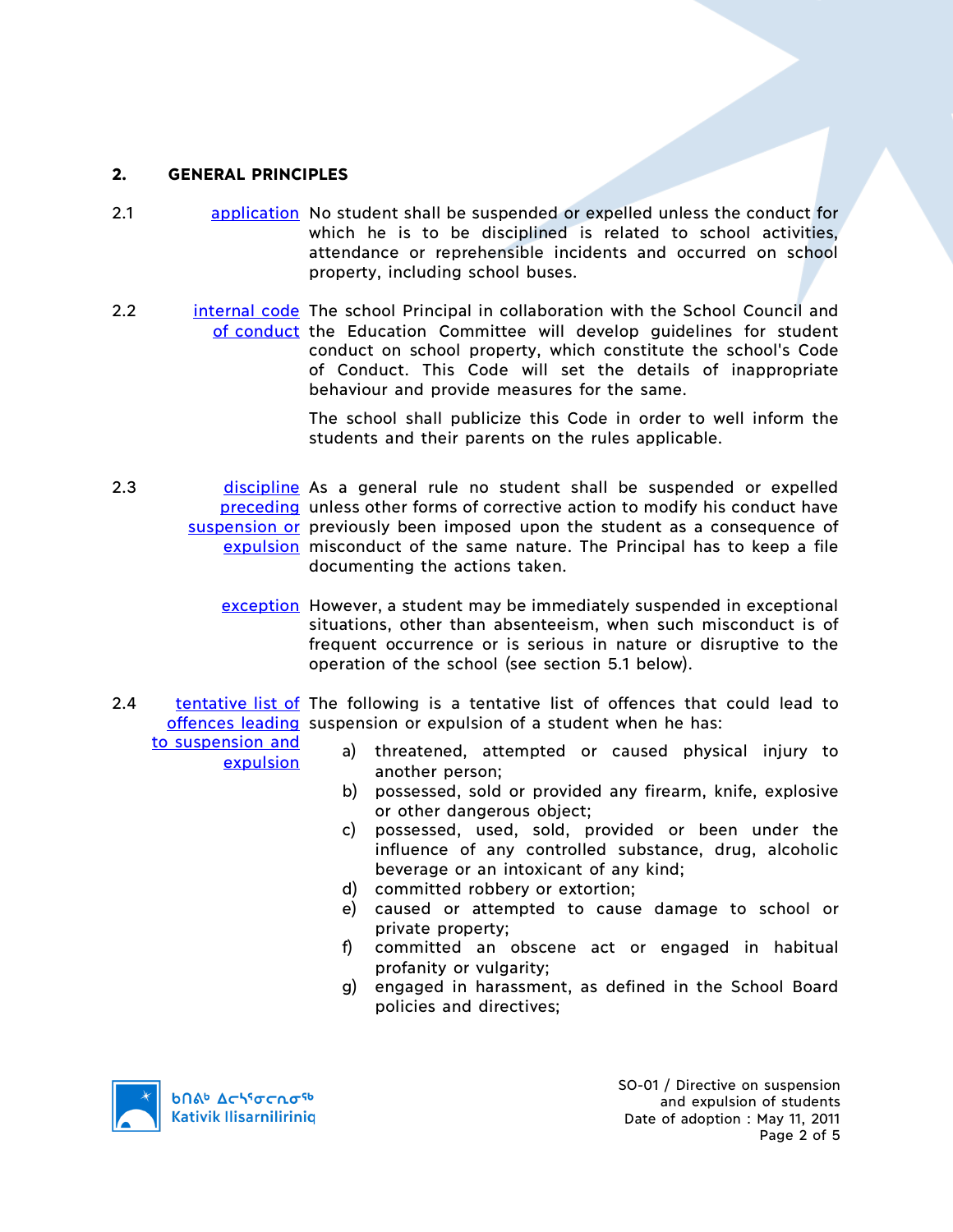h) constantly and repeatedly interfered with the well being of the class and the learning of other students in the group through disruptive behaviour.

### **3. SUSPENSION**

- 3.1 Suspension The School Principal may suspend a student from school for the for the remaining rest of the day and up to 5 days for violations of school rules. of the day
- 3.2 Suspension The School Principal may suspend a student for more than five of more than days but for a fixed period of time for misconduct when the 5 days misconduct is harmful to the welfare of the classroom.

The school administration may suspend, for an indefinite period in excess of five days, any student whose misbehavior interferes with the wellbeing of the class, or is serious enough to warrant suspension for more than five days.

consultation with In such a situation, the school Principal shall consult the school operations department of School Operations and the Education Committee before a decision is made.

- 3.3 isolation A suspended student should be put in isolation and remain within the school. Under no circumstances should the school Principal ask a student to leave the school before the regular dayclass ends without prior notification to the parent or guardian.
- 3.4 notification to In any suspension, the School Principal shall contact the student's the parents parent or guardian as soon as possible to inform them of the reason for such suspension.
- 3.5 notification to In the case of any suspension of more than one day, the School the education Principal shall always advise the Education Committee as soon as committee possible.
- 3.6 **Sumer Student's** Suspension means that the student is not allowed to :

restrictions

- a) attend school;
	- b) be on the school grounds or in the building, unless he has been put in isolation;
	- c) participate in any school activities.

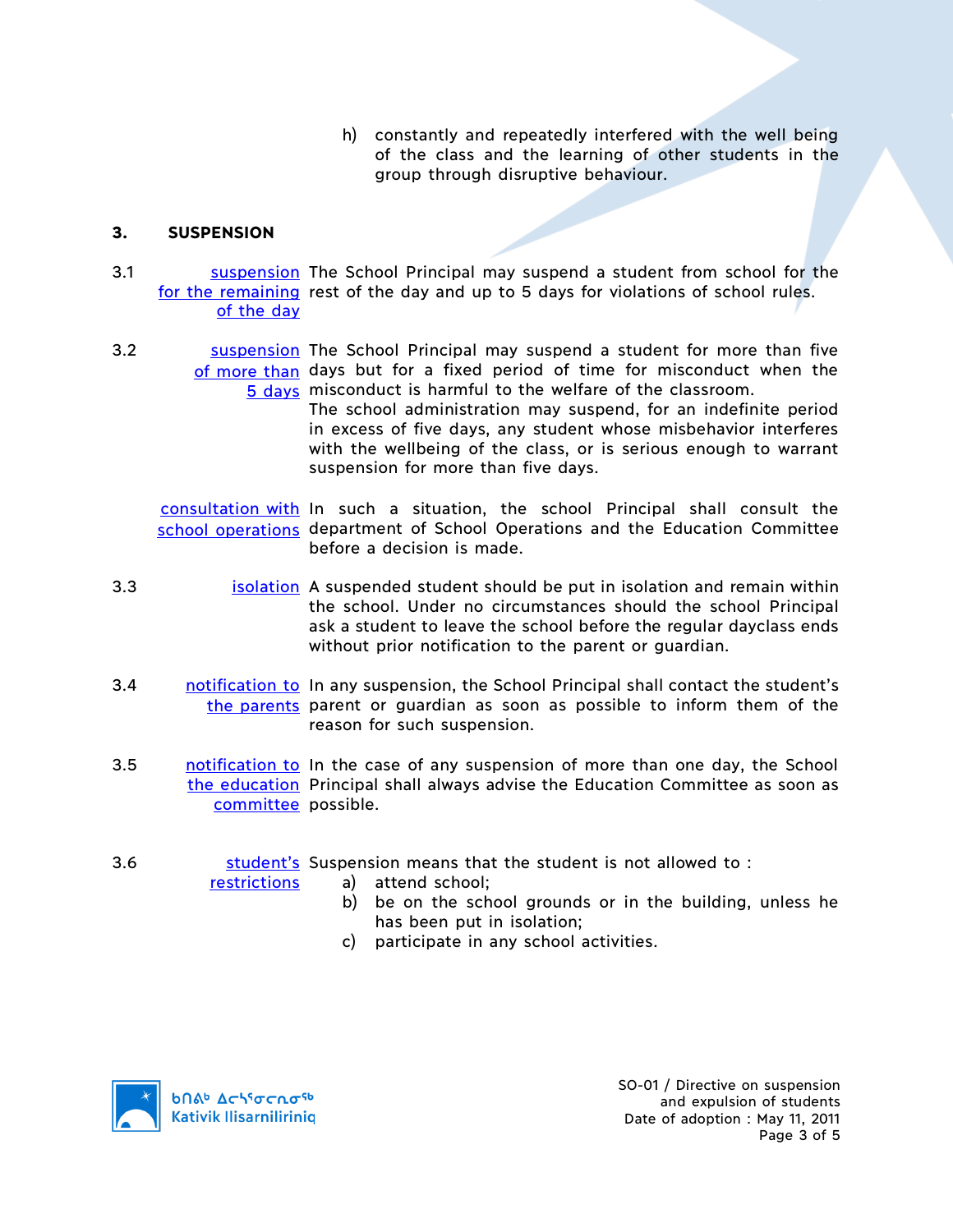- 3.7 **procedure for When the School Principal determines that a student should be** suspension suspended, the following procedures shall be followed:
	- a) a meeting will be held prior to the suspension of any student. At this meeting the student will be provided an opportunity to explain his conduct;
	- b) the meeting shall precede suspension of the student except where the nature of the misconduct requires immediate removal. In such situations, the meeting will follow the suspension as soon as reasonably possible following the date of the suspension;
	- c) the parents/guardians of the suspended student shall be notified as soon as possible following a suspension.

# **4. EXPULSION**

- 4.1 **application** The Executive Committee may expel a student from the school upon the finding that the student committed a serious offence as listed in 2.4 or similar in gravity and that :
	- a) other means of correction are not feasible or have repeatedly failed to bring about proper conduct, or
	- b) that due to the nature of the violation, the presence of the student causes a continuing danger to the physical safety of the student or other students and staff, or makes it impossible for the teachers to do their job.
- 4.2 **procedure** The process of expulsion requires the following actions to be of expulsion taken:
	- a) the School Principal makes his recommendations to the Education Committee for expulsion of any student whose misconduct makes the continued presence of the student harmful to the welfare of the school;
	- b) the Education Committee shall conduct an expulsion meeting where the School Principal presents evidence to support the charges against the student;
	- c) the student and/or parents shall have the opportunity to be present and answer the charges against the student and to present evidence to support the student's position;
	- d) a vote is taken by the Education Committee deciding on the recommendation to be sent to the Executive Committee;
	- e) the vote may be taken by secret ballot if the majority of the members deem it appropriate;